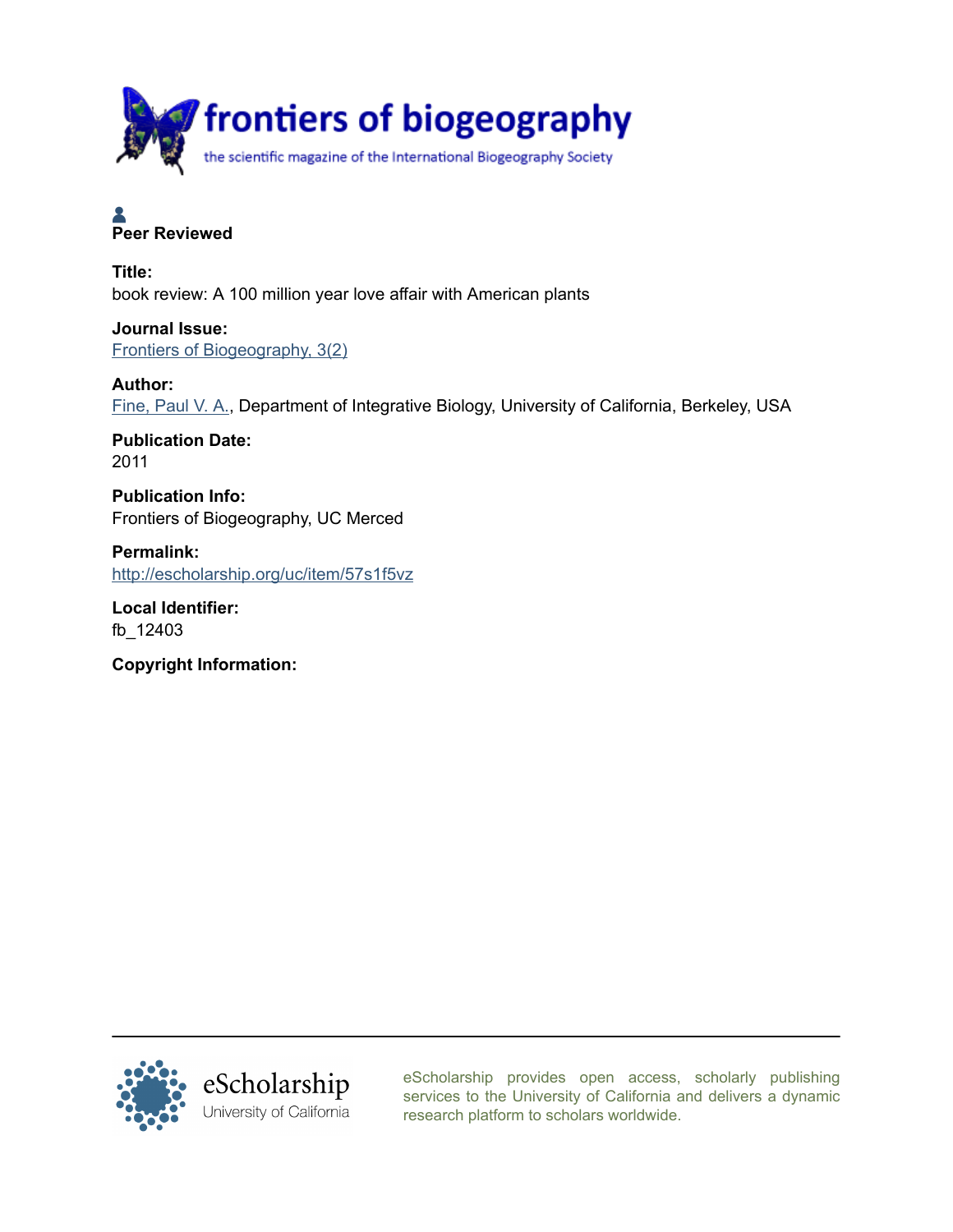### book review

## A 100 million year love affair with American plants

A Natural History of the New World, by Alan Graham

2010, The University of Chicago Press, 408 pp. ISBN: 9780226306797 / 9780226306803 Price: \$110 (Hardback) / \$40 (Paperback); <http://www.press.uchicago.edu/>

I teach a class called "The Ecosystems of Califor‐ nia", and my students always ask the question: "Will global climate change cause trouble for California's plant communities?" I find it impossi‐ ble to give a short response, not because I doubt the grave predictions about future warming, but because many of California's species have a long history in North America, and have already lived through ten glaciation cycles, including the recent extinction of the Pleistocene megafauna (which must have wrought major ecosystem change). Some species are old enough to have endured the massive cooling and drying that changed North America from the mostly frost‐free and drought‐ free continent that it once was in the Eocene. On the other hand, even if non‐anthropogenic climate change has offered little more than an evolutiona‐ ry bump in the road when examined from a 50 million year perspective, contemporary human‐ mediated disruptions may be catastrophically des‐ tabilizing to ecosystems and human civilization in the short term. Thus, answering how the biota will respond to current climate changes and distur‐ bances requires an understanding of the magnitu‐ de of the changes that have already occurred and Alan Graham's new book provides exactly this context.

*A Natural History of the New World* repre‐ sents a wonderful synthesis of Alan Graham's voluminous career studying the American flora. This narrative includes detailed descriptions of plant communities of the Americas, and includes a com‐ prehensive review of paleobotanical evidence and interpretations regarding how changes in floras have coincided with global climate changes and geological events in different biogeographic re‐ gions of the Americas over the past 100 million years.

The book opens with a very long description of all of the different biomes and vegetation types in the Americas, starting with the North Pole and

ending with Tierra del Fuego. My favorite chapter, by far, is Chapter 3, which succinctly gives the best and clearest description I have ever read of the tools used to put dates on past events. I very much enjoyed these lucid explanations of how global sea levels are reconstructed, how reversals of the earth's magnetic field are detected, and how radiometric dating works. I will definitely use this in my undergraduate teaching. The next chapter describes the techniques that paleobotanists use to identify micro and macrofossils and also how macrofossil assemblages are used to estima‐ te past climates. Here, I was disappointed that the explanation of leaf‐margin analysis did not include any discussion of Peter Wilf and students' work of why serrated leaf margins may be correlated with colder climates (Wilf 1997, Royer and Wilf 2006).

Graham then divides the past 100 million years into four sections: the Middle Cretaceous through the Early Eocene, the Middle Eocene through the Early Miocene, the Middle Miocene through the Pliocene, and the Pleistocene and Quaternary, to discuss how the major climatic and tectonic events have impacted the evolution and assembly of plant communities, and how and when (and why) those assemblages begin to approach recognizably modern forms. I greatly enjoyed these sections, as they provide a great review of the paleobotanical research for each time pe‐ riod broken down by geographic area – a synt‐ hesis of time and place that is often very difficult to piece together from other books and articles which give a more local or taxon-specific focus. The book is very well referenced throughout, a great service for readers who want to follow up on more details about particular regions and pa‐ leobotanical studies. It is indeed striking how few paleobotanical studies are published for tropical areas, and botanically megadiverse, important areas like the Amazon basin have only very few well‐studied sites over large stretches of time